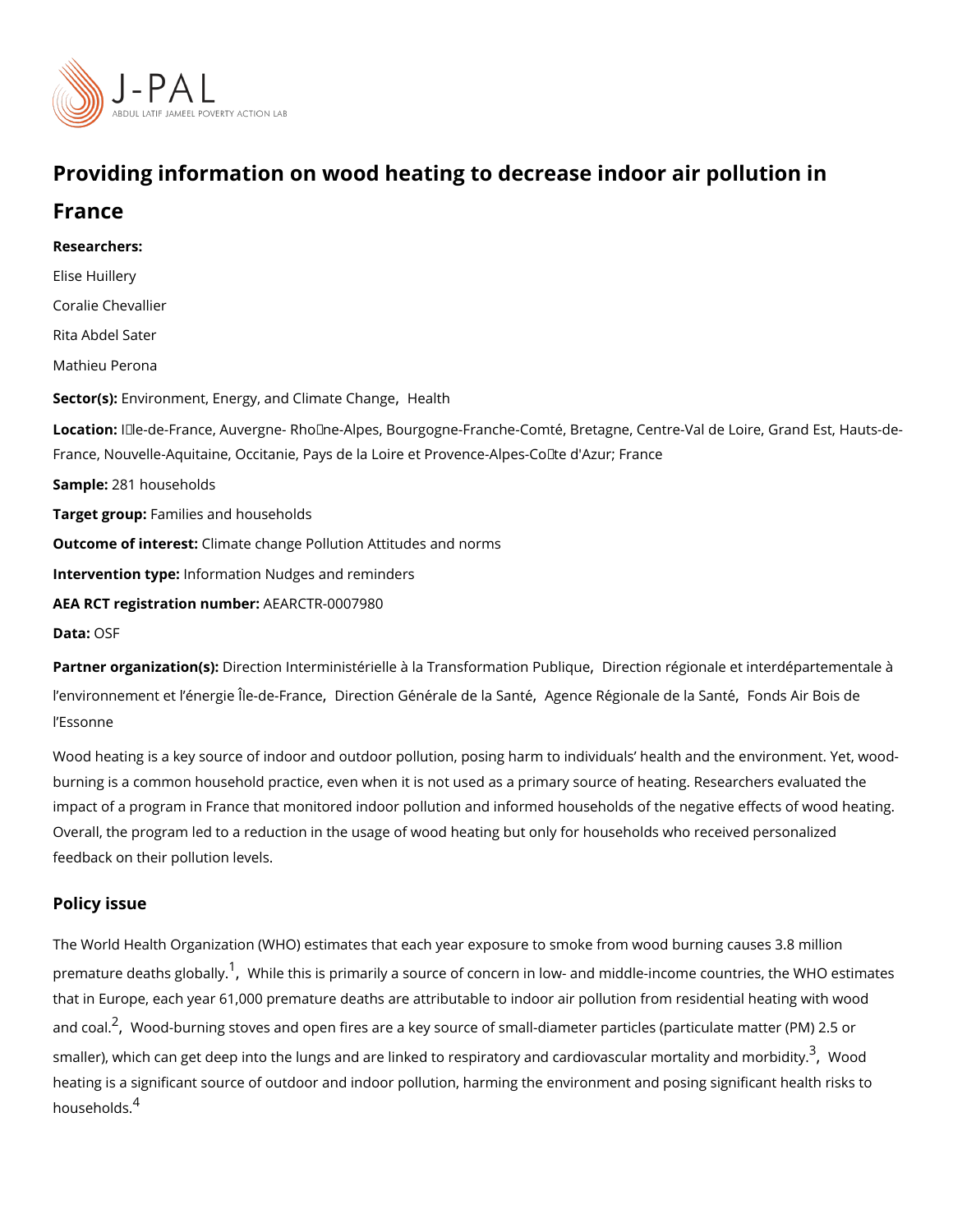To address the negative impact of wood heating on people s health and the environment, sought to reduce its usage. Policies have included bannin $^5$  $^5$ g isnothiodd colian gannol nweotady bruenwa ann gs incentivize people to discard woo $^6$  $^6$ dobuinntinogdusdionvgesrestrictions on the sale of coal and wet  $^{\circ}$ burning to discourage its usage. When restrictions are not in place, how can households b burning for heating?

#### Context of the evaluation

In the French region of I le-de-France, where this study primarily took place, wood heatin emissions. About 800,000 households use wood-burning stoves, mostly for leisure purpose stoves are often old or open fire ones and therefore inefficient and highly polluting. Eigh is exposed to PM levels above the safe limits advised by the WHO.

A 2016 survey commissioned by the French Environment and Energy Management Agency ( found that the majority of the population considers wood burning a cheap and environmen believed to generate low emission levels, and only 21 percent of occasional users are aw Additionally, 48 percent reported they would object to any laws restricting wood burning, met with non-compliance by the population. To reduce PM emission levels, the local gover emissions linked to residential wood heating.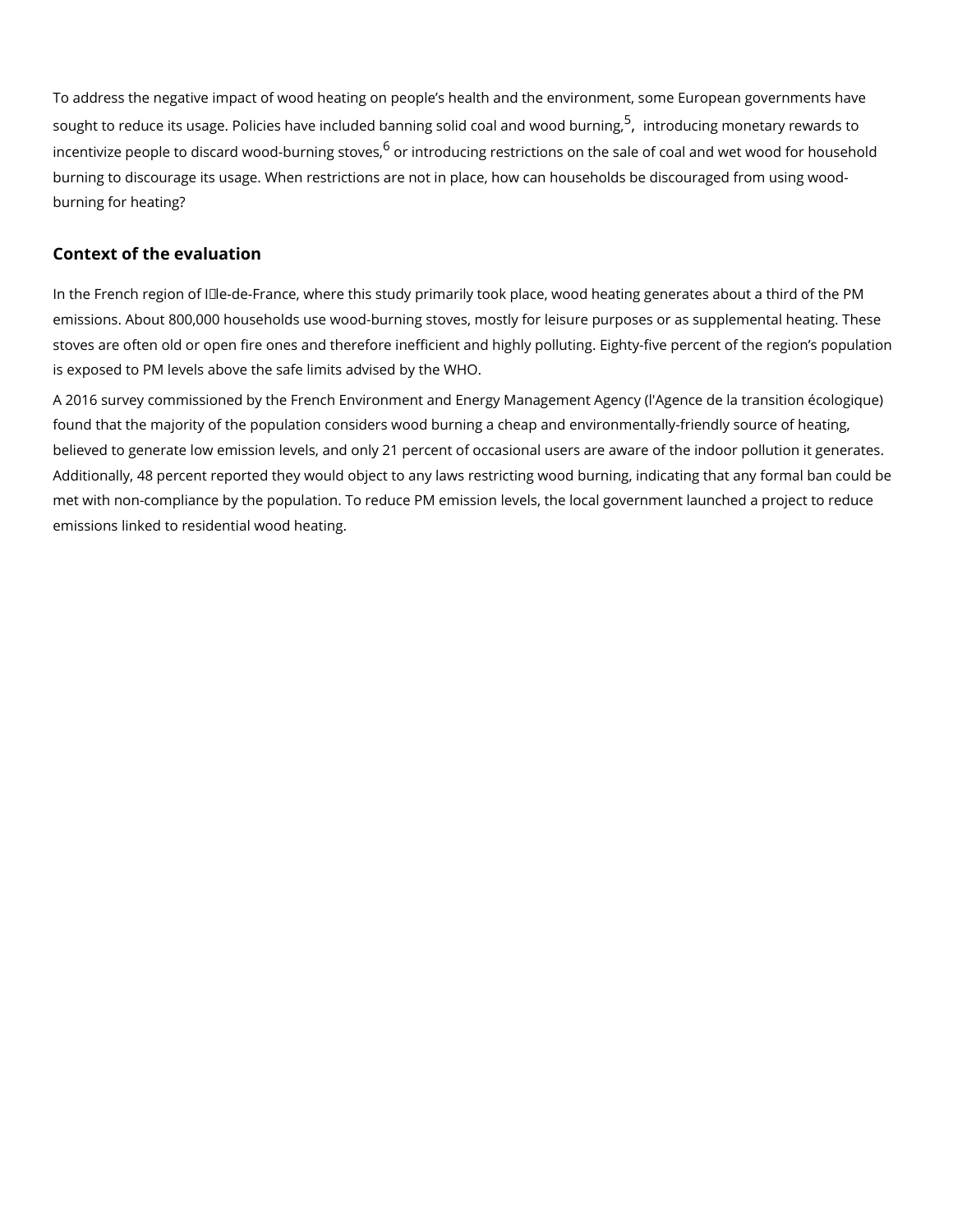

Wood-burning fireplace. Photo: Shutterstock.com

# **Details of the intervention**

In collaboration with the local authorities, researchers conducted a randomized evaluation to test the impact of providing households with indoor pollution sensors and information on the negative effects of indoor pollution generated by wood heating on consumer behavior. The study took place over ten weeks during the cold season between 2019 and 2020. Households were invited to participate in a study on indoor air pollution via a call for volunteers advertised through the French Regional and Interdepartmental Office of the Environment and the Energy of Ile-de-France (DRIEE), social networks, a private market research company, and a targeted distribution of flyers to houses with a visible chimney. Out of the 4,200 households that volunteered, 558 were using wood heating, among whom 281 were included in the study. These were then randomly divided into three groups:

- **General information group:** 93 households received indoor pollution sensors and weekly general information on the health impact of indoor air pollution generated by wood heating and other polluting activities, and on the best practices for reducing fine particle emissions.
- **Personalized feedback group:** 94 households received sensors, the general information, and their personalized emission profile based on their real PM2.5 emissions over the last week using data from the air quality monitors. The households' indoor PM2.5 concentration was measured every 5 minutes and represented on a figure along with the date and hour of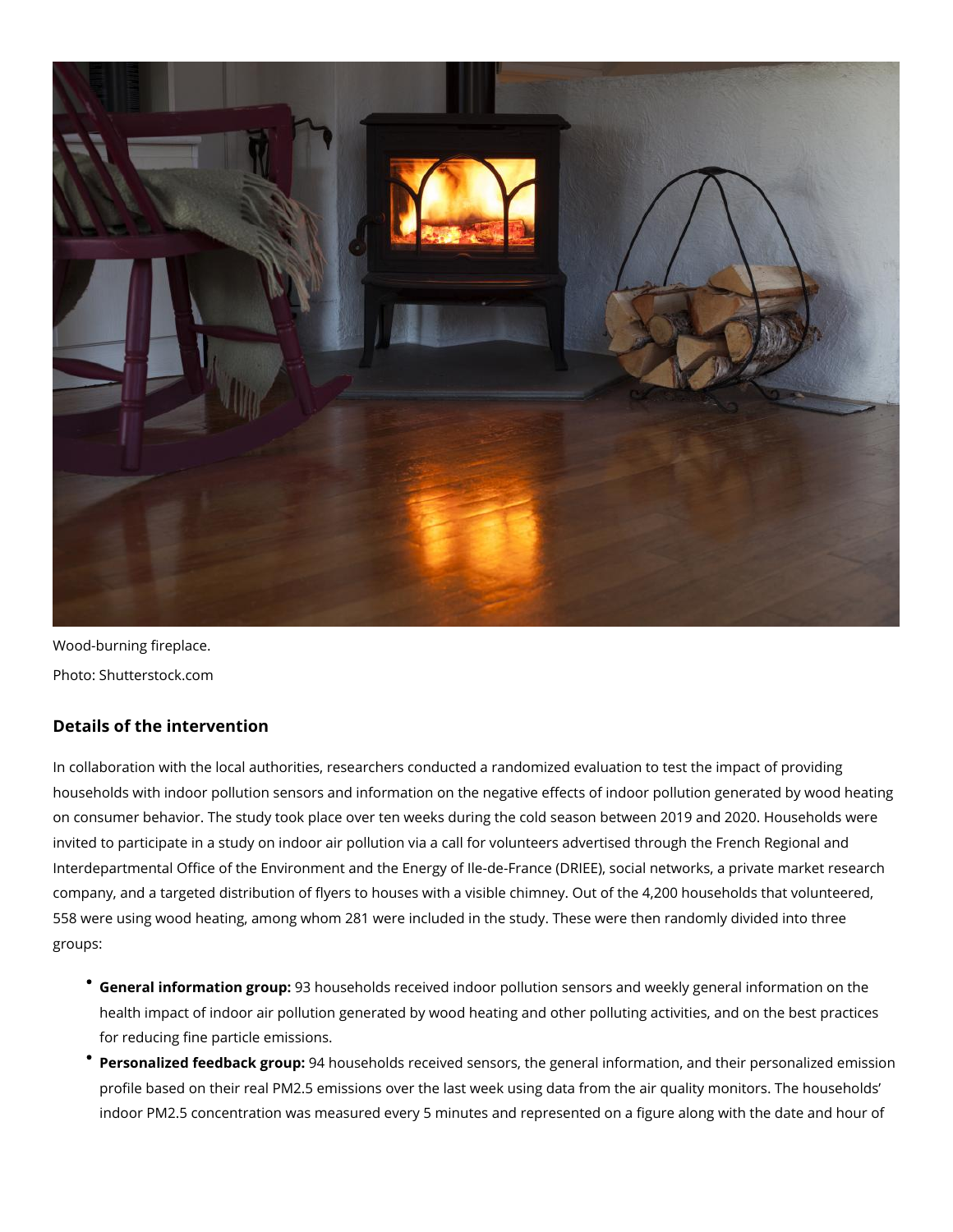<span id="page-3-0"></span>the major pollution peaks. The personalized emission profile also included a ranking of the household in terms of air quality compared to households in the control group.

**Comparison group:** 94 households received the sensor but no information. Participants were given the general information and the personalized emission profile after the end of the study.

To reduce potential self-reporting bias, the researchers used households' average exposure to PM 2.5 to measure indoor pollution. The levels of PM 2.5 were accessible only remotely by the researchers via the sensors. Additionally, researchers conducted a survey to understand the effect of the intervention on participants' attitudes and beliefs regarding wood burning and pollution.

### **Results and policy lessons**

While households that received the information showed a higher intention to reduce the use of wood burning in the future, only the general information + personalized emission profiles reduced households' usage of wood heating.

*Awareness of pollution effect of wood heating:* While no change was detected in participants' awareness of the health implications of air pollution, the information and the information plus the personalized feedback groups were respectively 29 and 19 percentage points more likely to identify wood burning as a source of pollution compared to the group receiving only the sensor (49 percent).

*Intention to reduce wood burning:* The proportion of participants who stated they intended to use wood heating several times a week decreased by 27 percent for the information plus the personalized emission profile group and by 16 percent for the general information group, from a basis of 49 percent in the comparison group.

*Indoor pollution levels:* Households receiving information and personalized emission profile saw a 20 percent reduction in PM 2.5 levels to 4.5 μg/m3, compared to 5.6 μg/m3 in the comparison group. No change was observed for the group receiving the general information. Heterogeneous impact analysis reveals that the effect is concentrated in the most polluted households who exhibit a 40 percent decrease in PM2.5 concentration levels. For that group, the number of days over the WHO 24-hour limit -not to be exceeded more than 3 days per year- decreased by 52 percent, from 12.4 down to 5.9 days over the study period. While providing information increased participants' awareness of the polluting effects of wood heating, this knowledge only prompted action where the information was specific to the level of indoor pollution present in the participants' houses. Researchers note that the limited number of participants and the fact study took place during an exceptionally mild winter, which meant a less frequent usage of wood heating, potentially limit its results. Additionally, given that households chose to take part in the study on a voluntary basis, participants were likely to already be receptive to the issue of air pollution which could have affected the findings of the study. Further research in different settings and with a group of participants that is more representative of the wider population could help better measure the impact of this kind of program.

1. WHO. 2018. "Household air pollution and health", who.int, May 18, 2018. https://www.who.int/news-room/factsheets/detail/household-air-pollution-and-health

2. WHO. 2015. "Residential heating with wood and coal: health impacts and policy options in Europe and North America", WHO Regional Office for Europe.

3. WHO. 2015. "Residential heating with wood and coal: health impacts and policy options in Europe and North America", WHO Regional Office for Europe.